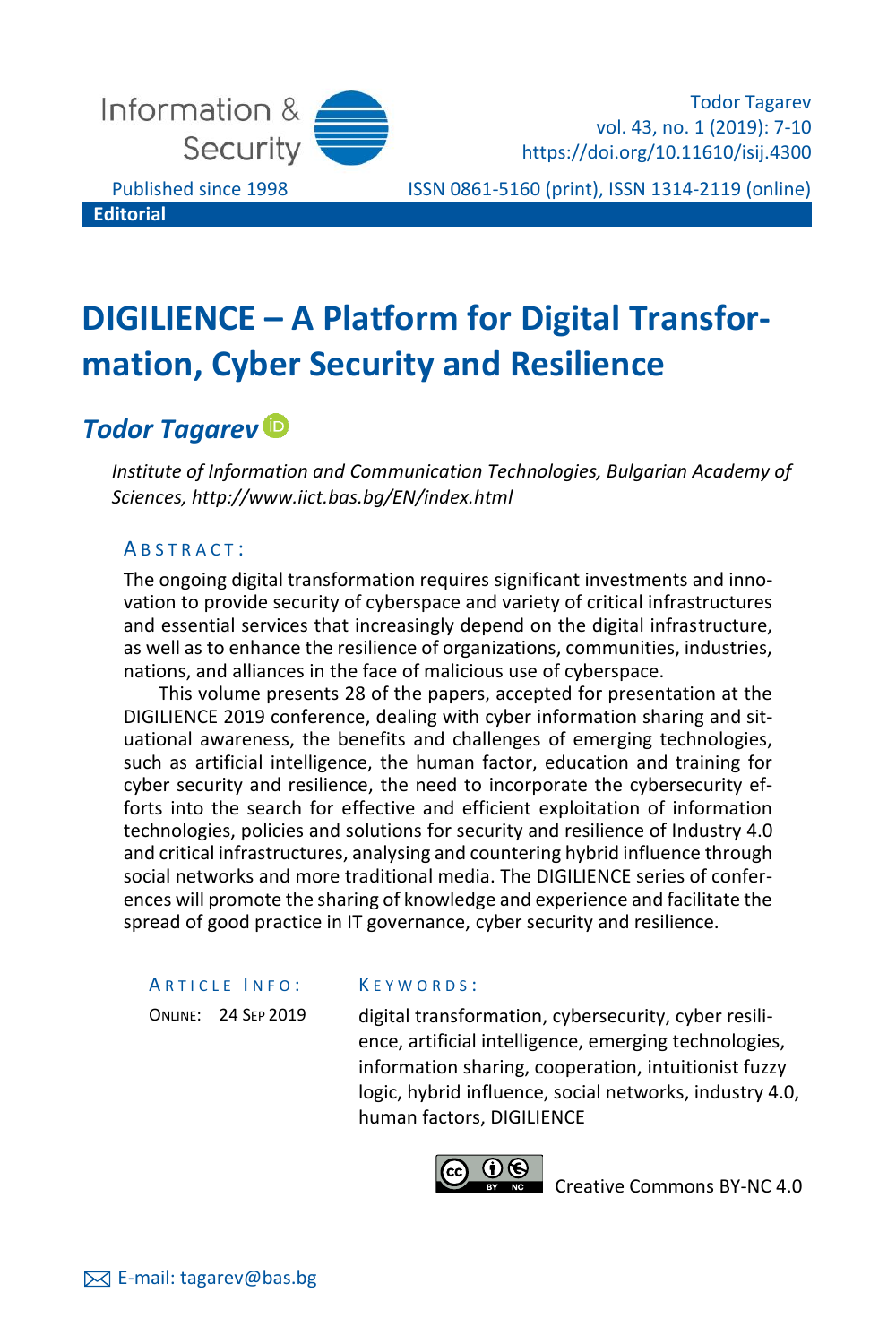#### T. Tagarev, *ISIJ* 43, no. 1 (2019): 7-10

The rapid development and massive incorporation of advanced technologies transform industries, services, conflict, government, leisure and social interaction. In the strive for competitive positioning, developers and users often underestimate safety and security considerations, which in turn provides ample opportunities for exploitation by malicious actors.

The series of DIGILIENCE conferences, the first of which will take place in the hearth of Sofia, the capital city of Bulgaria, in the beginning of October 2019, aims to establish the state of the art and future demands in the provision of security and resilience of processes, services and systems that are heavily reliant on information technologies.

This volume features 28 of the papers, accepted for presentation at DIGILIENCE 2019 upon peer review, arranged in six sections. The first section includes seven papers analysing benefits and challenges in implementing artificial intelligence and other emerging technologies for cyber security and resilience, from the role of blockchains for international security<sup>1</sup> and critical energy infrastructure protection<sup>2</sup> to the use of quantum solutions for securing the future Internet.<sup>3</sup> The next group of papers looks into the provision of cybersecurity as integral part of effective and efficient IT governance. Section 3 includes four papers examining the role of the human in cybercrime, cognitive challenges of information flow analysis,<sup>4</sup> and advanced understanding of and platforms for cybersecurity education and training. The fourth section presents studies on more 'traditional' cybersecurity issues such as identifying and countering malware, 5 information sharing, and cyber situational awareness. Section 5 contains four papers on policies and solutions for Industry 4.0 and critical infrastructures, as well as the use of advanced decision support to increase the security and resilience of the energy sector.<sup>6</sup> The final section is dedicated to hybrid threats and includes papers presenting results of media content analysis, 7 comparative analysis of Russian and US views on cyberwar in the 'hybrid' context,<sup>8</sup> and advanced methods and tools for understanding the dynamics of information flows on the basis of data from social networks  $9$  and inferring status and predictive information from that dynamics. 10

In the 'Monitor' section of this volume the reader can find the DIGILIENCE 2019 agenda with resumes of the papers that are not included in this volume.

Bringing about 100 participants and some 55 reports to DIGILIENCE 2019 the first conference in the series on "Digital Transformation, Cyber Security and Resilience"—is considered a success.<sup>11</sup> It already provides for exchange of research results and identified good practices in providing cyber security and resilience. A separate session brings together presentations on ongoing national and international research projectsintended to support networking, knowledge sharing, standardisation, and innovation.

Networking is of particular importance. In the fluid cybersecurity landscape and resource constraints, it is hardly possible to elaborate, not to mention – implement, comprehensive cyber security and resilience research and technology programs. Networking may alleviate the problem, especially if relevant approaches and frameworks <sup>12</sup> are available to integrate top-down guidance, prac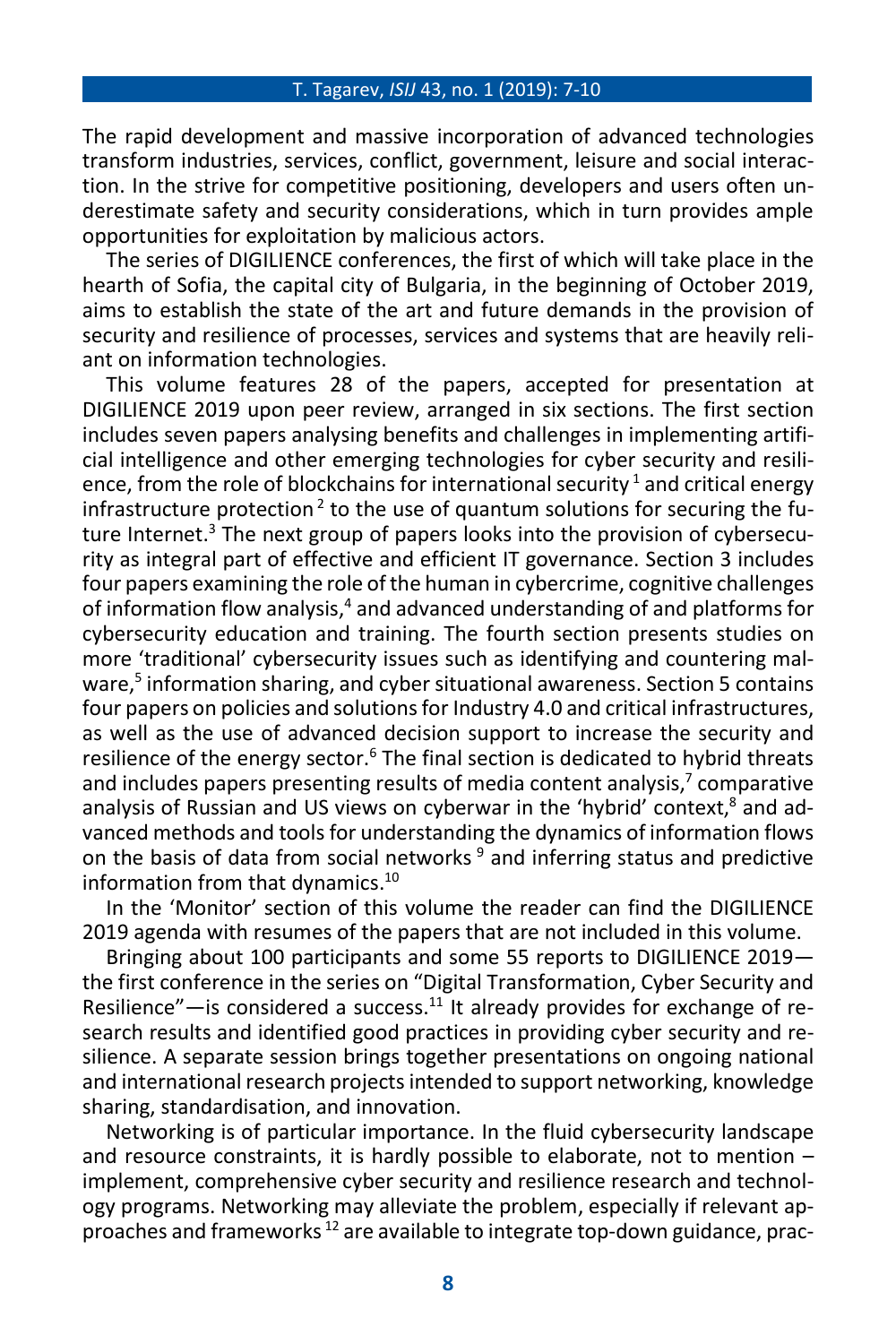titioners' requirements and the multitude of research and innovation projects and bottom-up initiatives. In our view, DIGILIENCE can serve as a platform for networking and knowledge exchange in support of digital transformation, cyber security and resilience.

The final piece in this volume lists the priority themes and the timelines for the second conference on "Digital Transformation, Cyber Security and Resilience" (DIGILIENCE 2020), that will be conducted in the Black Sea coastal city pf Varna, Bulgaria, 30 September – 2 October 2020, with the Bulgarian Naval Academy as the local co-organizer.

In addition to regular research papers, of particular interest will be studies that examine systems in their interdependence or place their operation in a human context, as well as evidence- and data-based studies and presentations of the respective datasets.

We look forward to your sustained interest and contribution for a successful conference.

# **References**

- <sup>1</sup> Sean Costigan and Greg Gleason, "What If Blockchain Cannot Be Blocked? Cryptocurrency and International Security," *Information & Security: An International Journal* 43, no. 1 (2019): 13-20.
- <sup>2</sup> Notis Mengidis, Theodora Tsikrika, Stefanos Vrochidis and Yiannis Kompatsiaris, "Blockchain and AI for the Next Generation Energy Grids: Cybersecurity Challenges and Opportunities," *Information & Security: An International Journal* 43, no. 1 (2019): 21-33.
- <sup>3</sup> Marcin Niemiec, Andrzej Dziech, Miłosz Stypiński and Jan Derkacz, "Quantum-based Solutions for the Next-generation Internet," *Information & Security: An International Journal* 43, no. 1 (2019): 21-33.
- <sup>4</sup> Valerii P. Mygal and Galina V. Mygal, "Problems of Digitized Information Flow Analysis: Cognitive Aspects," *Information & Security: An International Journal* 43, no. 2 (2019): 134-144.
- <sup>5</sup> Vesselin Bontchev and Veneta Yosifova, "Analysis of the Global Attack Landscape Using Data from a Telnet Honeypot," *Information & Security: An International Journal* 43, no. 2 (2019): 264-282.
- <sup>6</sup> Volodymyr Zaslavskyi and Maya Pasichna, "System Approach Towards the Creation of Secure and Resilient Information Technologies in the Energy Sector," *Information & Security: An International Journal* 43, no. 3 (2019): 318-330.
- <sup>7</sup> Ralitsa Kovacheva, "Hybrid Threats in Bulgarian Media," *Information & Security: An International Journal* 43, no. 3 (2019): 333-348.
- <sup>8</sup> Yavor Raychev, "Cyberwar in Russian and US Military-Political Thought: A Comparative View," *Information & Security: An International Journal* 43, no. 3 (2019): 349- 361.